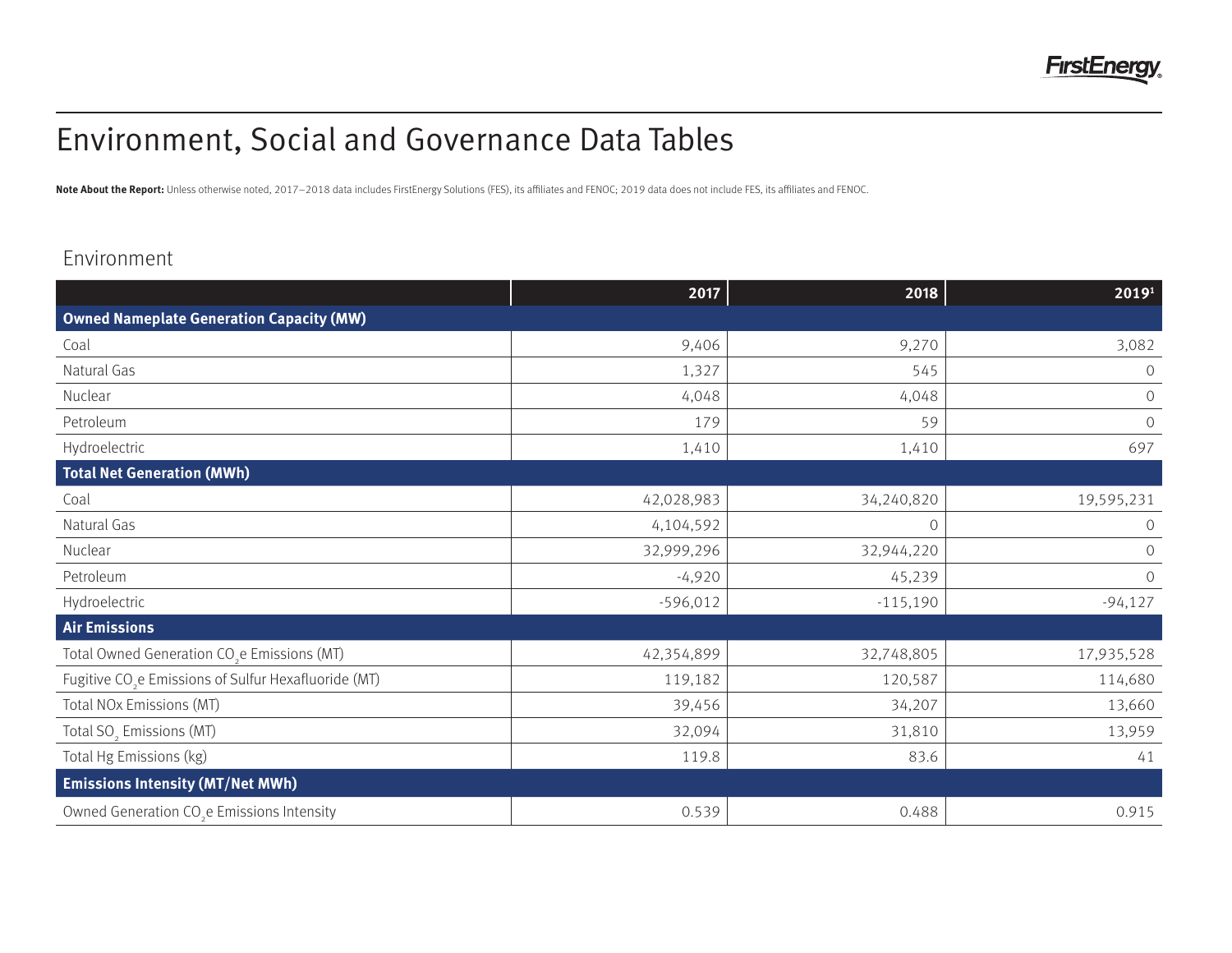## Environment

|                                                          | 2017           | 2018     | 2019 <sup>1</sup> |  |  |
|----------------------------------------------------------|----------------|----------|-------------------|--|--|
| <b>Indirect Greenhouse Gas Emissions (MT)</b>            |                |          |                   |  |  |
| CO <sub>s</sub> e Emissions From Business Travel         | 13,645         | 10,506   | 7,481             |  |  |
| <b>Fresh Water Resources (Million Cubic Meters)</b>      |                |          |                   |  |  |
| Generation Water Withdrawals-Fresh Surface Water         | 1,663          | 1,299    | 38.4              |  |  |
| Generation Water Withdrawals-Municipal Water             | 0.00           | 0.00     | 0.4               |  |  |
| <b>Generation Water Consumption</b>                      | 155.0          | 149.3    | 20.0              |  |  |
| Generation Water Discharged                              | 1,511          | 1,152    | 18.4              |  |  |
| <b>Waste Products (MT)</b>                               |                |          |                   |  |  |
| Percent of Coal Combustion Products Beneficially Used    | 55%            | 34%      | 25%               |  |  |
| Non-Hazardous Industrial Waste Generated (MT)            | 7,833          | 44,178   | 34,054            |  |  |
| Non-Hazardous Municipal Waste Generated (MT)             | 10,322         | 10,387   | 14,075            |  |  |
| Hazardous Waste Disposed (MT)                            | 163            | 518      | 25                |  |  |
| <b>Compliance</b>                                        |                |          |                   |  |  |
| Notice of Violations (NOVs) and Environmental Excursions | 10             | 5        |                   |  |  |
| Air Permit Non-Compliance Events                         | $\overline{2}$ | 3        |                   |  |  |
| Air Permit Non-Compliance Events with Fines              |                |          | $\circ$           |  |  |
| Water Permit Non-Compliance Events                       |                |          | 4                 |  |  |
| Water Permit Non-Compliance Events with Fines            | $\circ$        | $\Omega$ | $\circ$           |  |  |

1 All 2019 information excludes FES unless otherwise noted MW: Megawatt

MWh: Megawatt hours

MT: Metric Tons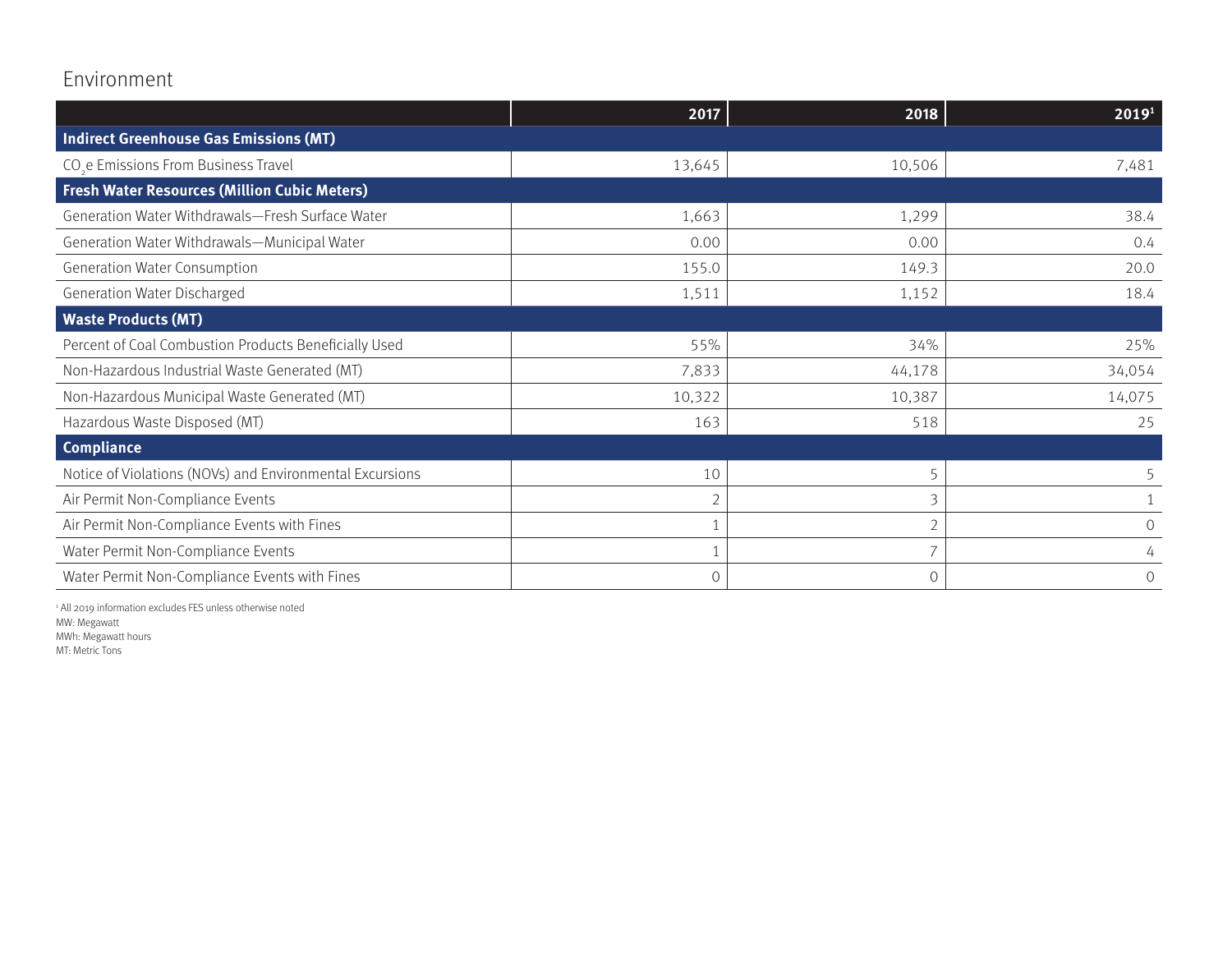|                                                                        | 2017      | 2018      | 2019 <sup>1</sup> |
|------------------------------------------------------------------------|-----------|-----------|-------------------|
| <b>Investing in the Future</b>                                         |           |           |                   |
| Total Annual Capital Expenditures (\$M)                                | \$2,751   | \$2,983   | \$2,992           |
| Incremental Annual Electricity Savings From EE Measures (MWh)          | 1,330,680 | 1,627,000 | 1,327,666         |
| Incremental Annual Investment in Electric EE Programs (\$M)            | \$139     | \$162     | \$160             |
| Percent of Total Electric Customers with Smart Meters (at End of Year) | 23%       | 33%       | 34%               |
| <b>Transmission and Distribution (Line Miles)</b>                      |           |           |                   |
| <b>Transmission Miles</b>                                              | 24,493    | 24,506    | 24,486            |
| <b>Distribution Miles</b>                                              | 276,555   | 277,284   | 269,691           |
| <b>Talent Management</b>                                               |           |           |                   |
| Total Number of Employees                                              | 15,617    | 14,970    | 12,079            |
| Percent of Total Employee Turnover                                     | 6%        | 9%        | 7%                |
| Number of Full-time Employees Hired                                    | N/A       | 900       | 718               |
| Tracked Hours of Employee Training                                     | 841,000   | 820,800   | 442,659           |
| <b>Military Hires</b>                                                  | 87        | 81        | 63                |
| Percent Military Hires                                                 | N/A       | 9%        | 9%                |
| Number of Employees Who Received Education Assistance Reimbursement    | N/A       | 249       | 254               |
| Amount Distributed for Employee Education Assistance Reimbursement     | N/A       | 800,000   | 691,029           |
| Percent Diverse Hires                                                  | 32%       | 37%       | 40%               |
| <b>Power Systems Institute (PSI)</b>                                   |           |           |                   |
| Percent of Graduates Who Are Line and Substation Employees             | N/A       | 47%       | 52%               |
| Cumulative Number of Graduates Hired                                   | N/A       | 2,000     | 2,000             |
| Percent Hire Rate                                                      | N/A       | 97%       | 97%               |
| Number of Graduates in Leadership Roles                                | N/A       | 69        | 73                |
| <b>Labor Relations</b>                                                 |           |           |                   |
| Percent of Employees Represented by a Union                            | 43%       | 45%       | 45%               |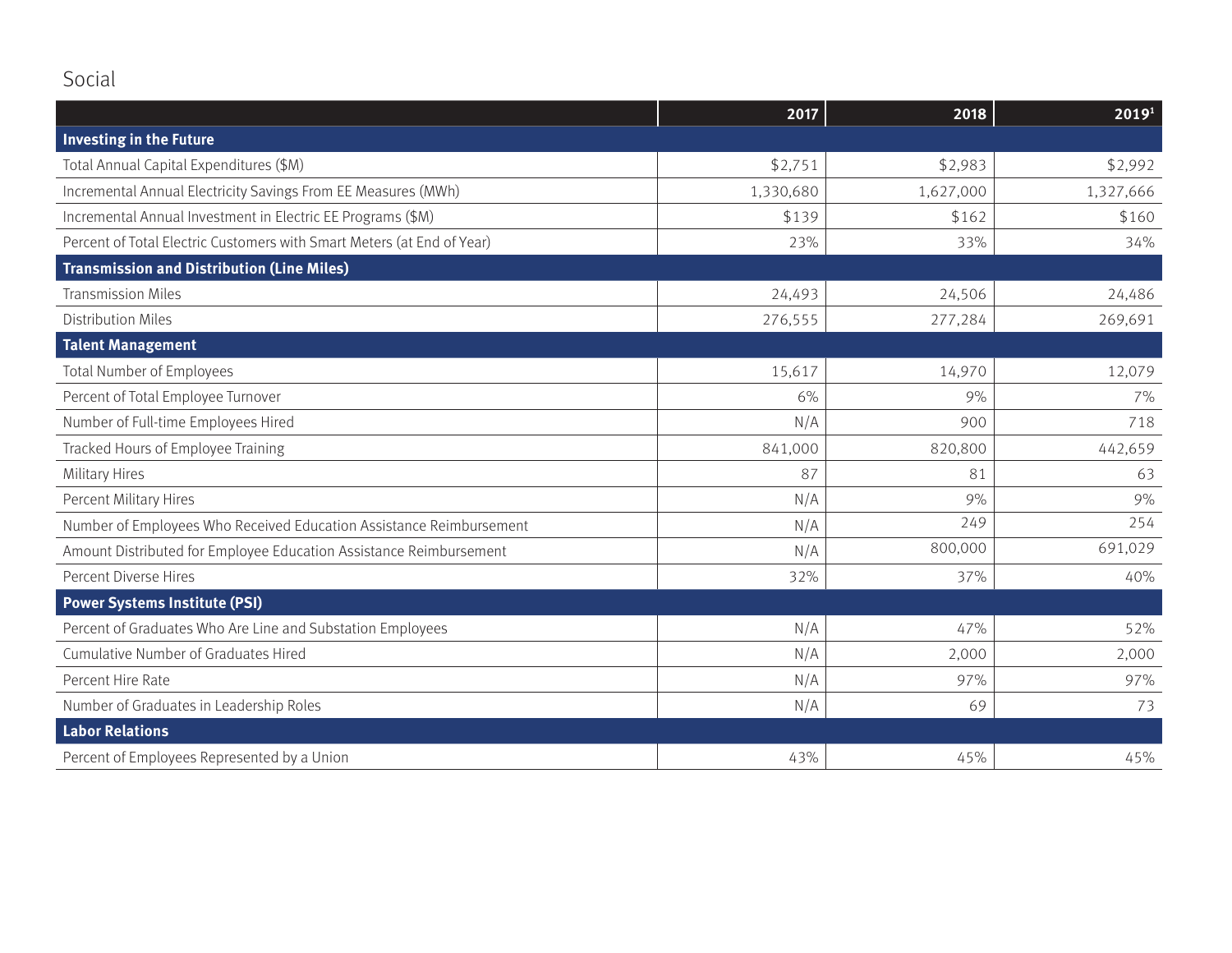|                                                   | 2017           | 2018           | 2019 <sup>1</sup> |
|---------------------------------------------------|----------------|----------------|-------------------|
| <b>Employee Safety Metrics<sup>2</sup></b>        |                |                |                   |
| Recordable Incident Rate                          | 0.99           | 0.80           | 0.98              |
| Lost-Time Case Rate                               | 0.29           | 0.25           | 0.36              |
| Days Away, Restricted, or Transferred (DART) Rate | 0.50           | 0.45           | 0.64              |
| Life-Changing Events                              | N/A            | $\circ$        | $\overline{O}$    |
| <b>Work-Related Fatalities</b>                    | $\overline{2}$ | $\mathcal{O}$  | $\Omega$          |
| <b>Community Involvement</b>                      |                |                |                   |
| Hours of Employee Volunteer Time Off (VTO) Used   | N/A            | N/A            | 21,151            |
| Percent of Employees Who Used VTO                 | N/A            | N/A            | 22%               |
| <b>FirstEnergy Foundation (\$M)</b>               |                |                |                   |
| FirstEnergy Foundation Giving                     | \$6.53         | \$8.40         | \$7.20            |
| <b>STEM Grants</b>                                | \$0.07         | \$0.07         | \$0.10            |
| <b>Reliability Performance</b>                    |                |                |                   |
| <b>TOF</b>                                        | 0.408          | 0.377          | 0.424             |
| <b>SAIDI</b>                                      | 155.0          | 156.6          | 179.1             |
| <b>SAIFI</b>                                      | 1.14           | 1.17           | 1.22              |
| CAIDI                                             | 135.5          | 134.2          | 147.2             |
| <b>Customer Service Metrics (in Percentages)</b>  |                |                |                   |
| <b>First Contact Resolution</b>                   | 59.8           | 64.4           | 64.7              |
| <b>Customer Satisfaction</b>                      | 72.6           | 75.7           | 75.3              |
| <b>Customer Effort Score</b>                      | 72.6           | 77.1           | 77.3              |
| <b>Customer Contact Center Metrics (Millions)</b> |                |                |                   |
| Number of Customer Transactions                   | N/A            | 35.5           | 36                |
| Number of Customer Calls                          | N/A            | $\overline{7}$ | $\overline{7}$    |
| Percent of Resolved                               | N/A            | 64%            | 65%               |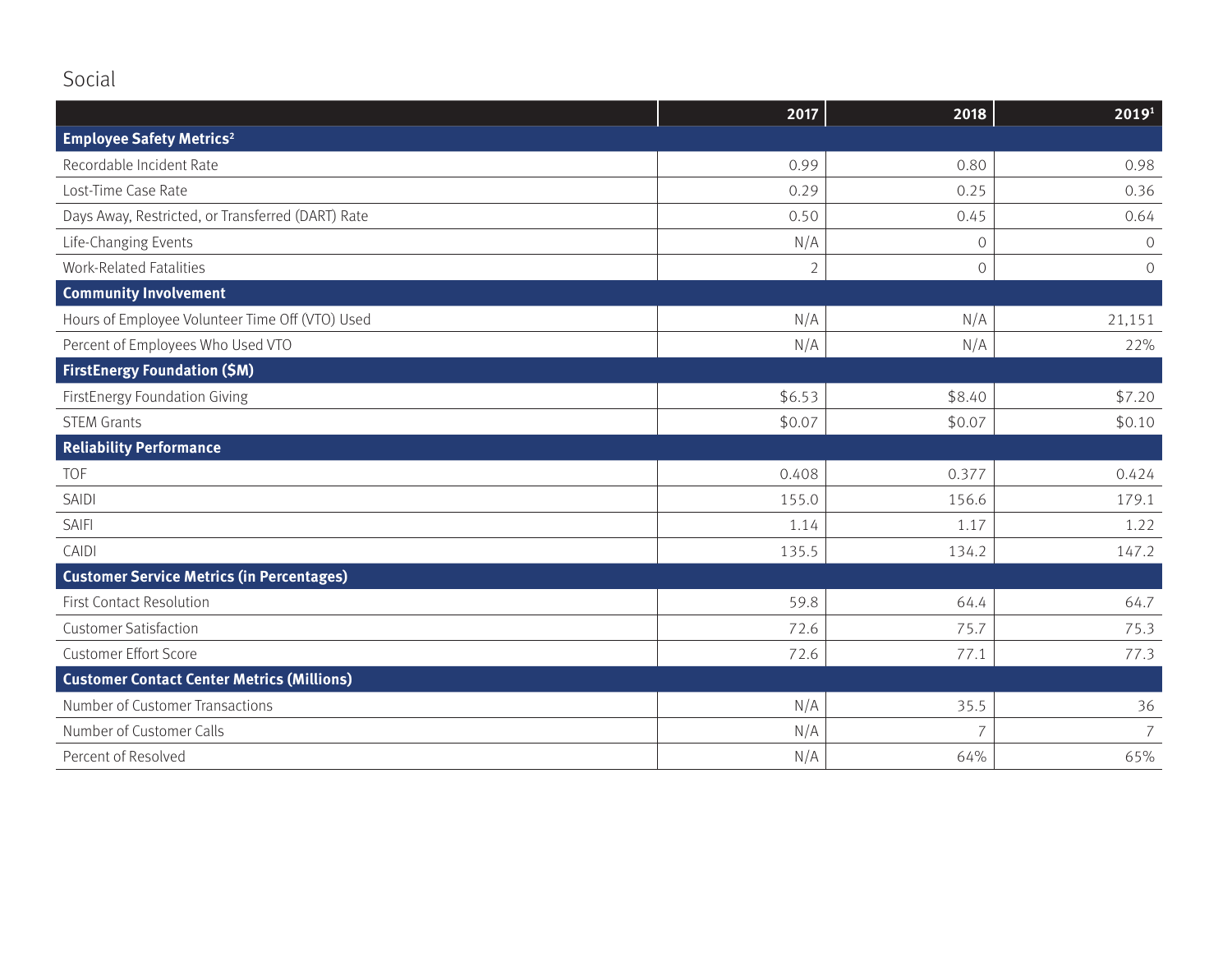|                                                                  | 2017             | 2018               | 2019 <sup>1</sup>  |
|------------------------------------------------------------------|------------------|--------------------|--------------------|
| <b>Supply Chain</b>                                              |                  |                    |                    |
| Total Supplier Spend (\$M)                                       | \$3,289          | \$3,772            | \$3,038            |
| Diverse Supplier Spend (%)                                       | 5.22%            | 7.26%              | 12.24%             |
| Local-Based Supplier Spend (%)                                   | 32.61%           | 33.76%             | 35.85%             |
| Retail Electric Customer Count at End of Year (in Thousands)     |                  |                    |                    |
| Commercial                                                       | 730              | 732                | 735                |
| Industrial                                                       | 24               | 23                 | 23                 |
| Residential                                                      | 5,333            | 5,355              | 5,373              |
| Average Retail Electrical Rate (Cents per kWh Rate) <sup>3</sup> |                  |                    |                    |
| <b>Commercial</b>                                                |                  |                    |                    |
| Ohio                                                             | 10.59¢           | 10.40¢             | $10.19$ ¢          |
| Pennsylvania                                                     | $9.39$ ¢         | 9.36¢              | $9.10$ ¢           |
| New Jersey                                                       | 13.55¢           | 13.20¢             | 13.00¢             |
| West Virginia                                                    | $9.43$ ¢         | $9.44 \, \text{C}$ | $9.15$ ¢           |
| Maryland                                                         | 11.07¢           | 10.59¢             | 10.73¢             |
| Industrial                                                       |                  |                    |                    |
| Ohio                                                             | $7.45$ ¢         | $6.89$ ¢           | 6.58 <sub>¢</sub>  |
| Pennsylvania                                                     | 5.86¢            | 7.20¢              | $6.91 \, \text{C}$ |
| New Jersey                                                       | 10.73¢           | $11.37$ ¢          | 10.56¢             |
| West Virginia                                                    | $6.67$ ¢         | 6.58 <sub>¢</sub>  | $6.21 \, \text{C}$ |
| Maryland                                                         | 10.58¢           | 8.80¢              | 9.86¢              |
| <b>Residential</b>                                               |                  |                    |                    |
| Ohio                                                             | 12.34¢           | $12.14$ ¢          | 11.94¢             |
| Pennsylvania                                                     | 13.32¢           | 13.52¢             | 12.98¢             |
| New Jersey                                                       | 15.72¢           | 15.47¢             | $15.41$ ¢          |
| West Virginia                                                    | $11.61 \text{C}$ | 11.60¢             | 11.07¢             |
| Maryland                                                         | 14.10¢           | 13.31¢             | 13.04¢             |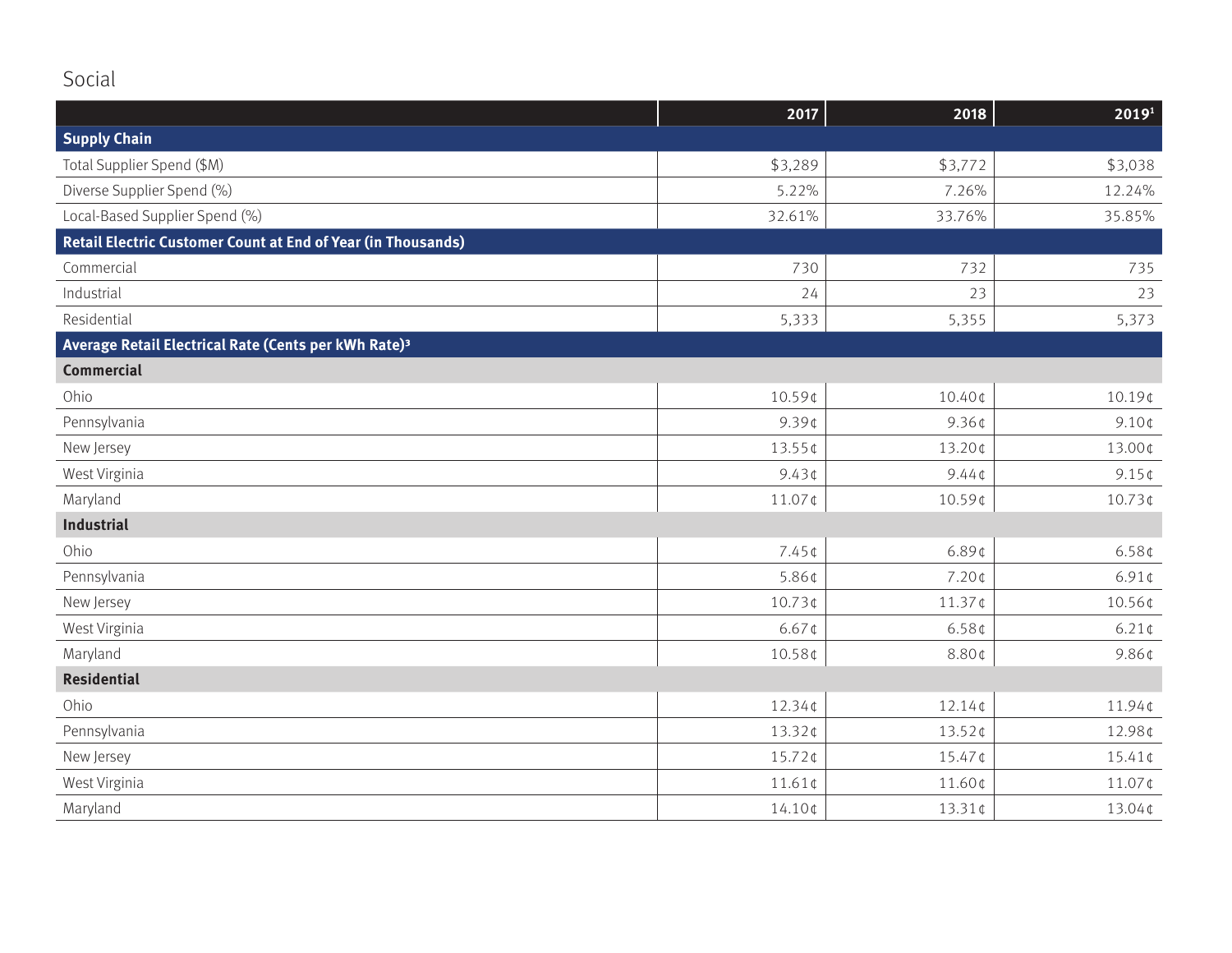|                                                                      | 2017     | 2018     | 2019 <sup>1</sup> |
|----------------------------------------------------------------------|----------|----------|-------------------|
| Average Monthly Electric Bill for Residential Customers <sup>4</sup> |          |          |                   |
| Ohio                                                                 |          |          |                   |
| The Illuminating Company                                             | \$101.65 | \$98.79  | \$99.24           |
| Ohio Edison                                                          | \$101.84 | \$98.42  | \$100.31          |
| Toledo Edison                                                        | \$103.98 | \$101.08 | \$101.31          |
| Pennsylvania                                                         |          |          |                   |
| Met-Ed                                                               | \$129.18 | \$126.77 | \$119.49          |
| Penelec                                                              | \$150.21 | \$145.69 | \$141.28          |
| Penn Power                                                           | \$131.02 | \$127.66 | \$121.25          |
| West Penn Power                                                      | \$117.54 | \$114.65 | \$111.01          |
| <b>New Jersey</b>                                                    |          |          |                   |
| Jersey Central Power & Light                                         | \$91.75  | \$86.39  | \$86.14           |
| <b>West Virginia</b>                                                 |          |          |                   |
| Mon Power                                                            | \$112.48 | \$110.22 | \$105.58          |
| Potomac Edison                                                       | \$112.48 | \$110.22 | \$105.58          |
| <b>Maryland</b>                                                      |          |          |                   |
| Potomac Edison                                                       | \$108.25 | \$105.41 | \$100.38          |

1 All 2019 information excludes FES unless otherwise noted

2 2017–2018 Safety Metrics exclude FES

3 For entire state, not only FE companies. Source: EEI Typical Bills and Average Rates Report Summer 2019<br>4 Average residential monthly usage in Ohio and New Jersey of 750 kWh and all other states are 1,000 kWh. Source: EE